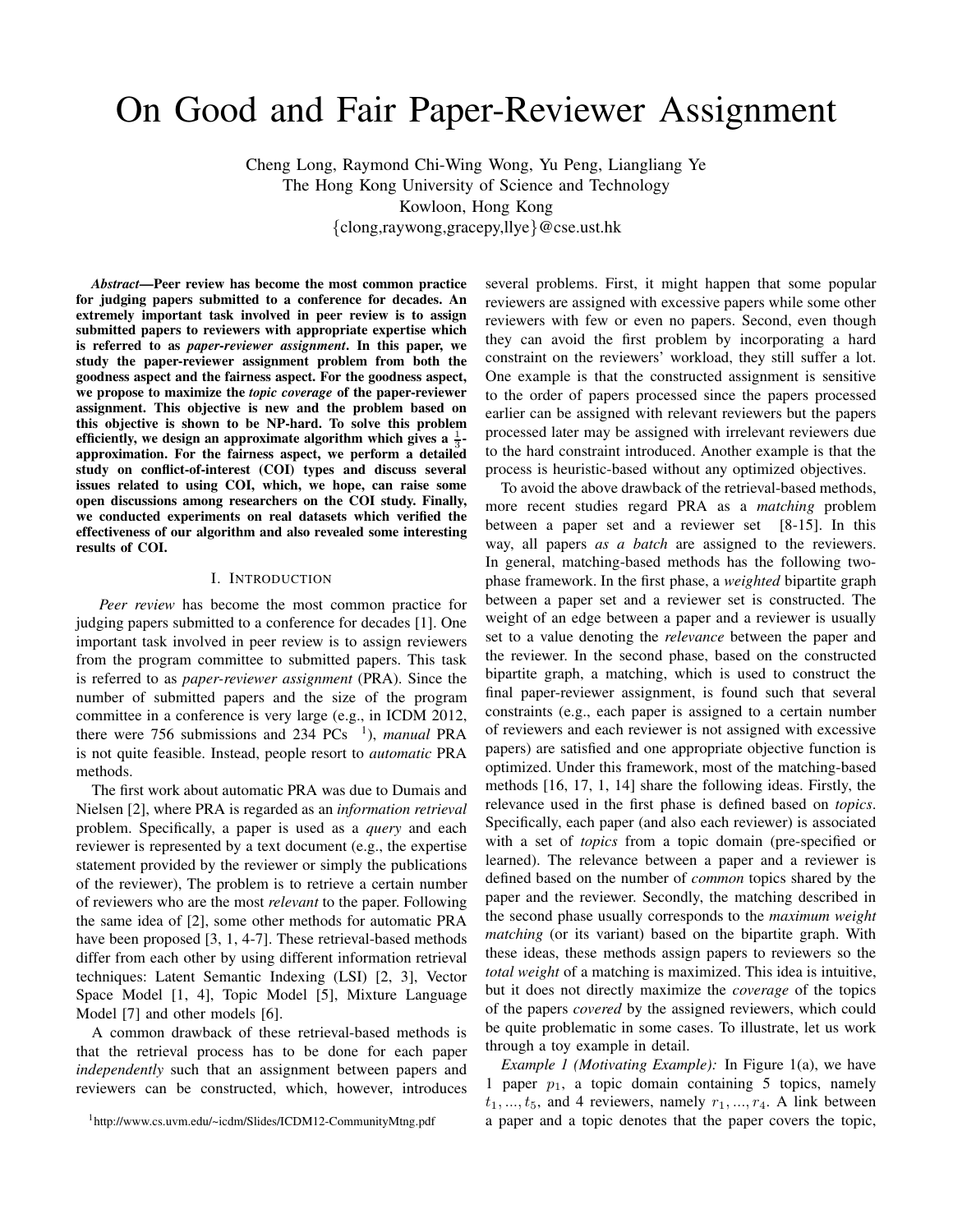

Fig. 1. A motivating example

and a link between a reviewer and a topic denotes that the reviewer has his/her expertise on the topic. Assume that we want to assign 2 reviewers to paper  $p_1$ . Existing methods such as [17] would first construct a bipartite graph as shown in Figure 1(b). The weight of edge  $(p_1, r_1)$  in the graph is equal to 3 since paper  $p_1$  and reviewer  $r_1$  share 3 topics (i.e.,  $t_1$ ,  $t_2$  and  $t<sub>3</sub>$ ). Similarly, we have the weights of other edges as shown in the graph. Then, the assignment  $A_1 = \{(p_1, r_1), (p_1, r_2)\}\$ (which means that paper  $p_1$  is assigned to reviewers  $r_1$  and r2) is computed since it corresponds to the *maximum weight matching* subject to the constraint that  $p_1$  is assigned to 2 reviewers. Unfortunately, assignment  $A_1$  is not good enough since all the assigned reviewers (i.e.,  $r_1$  and  $r_2$ ) have their expertise on only 3 *distinct* topics of  $p_1$ (i.e.,  $t_1$ ,  $t_2$  and  $t_3$ ) while there are still 2 topics of  $p_1$  (i.e.,  $t_4$  and  $t_5$ ) left uncovered. This might result in a fairly poor judgement on  $p_1$ . A better choice is to assign  $r_1$  (or  $r_2$ ) and  $r_4$  to  $p_1$  since they together have their expertise in more distinct topics of  $p_1$ (because the number of distinct topics covered is 5) and thus the resulting judgement is probably more qualitative.  $\Box$ 

Motivated by the above observation, in this paper, we propose a new problem called *Maximum Topic Coverage Paper-Reviewer Assignment* (MaxTC-PRA), which assigns papers to reviewers such that the total number of *distinct* topics of papers that are covered by the assigned reviewers is maximized and the following three constraints are satisfied: (1) *Paper Demand Constraint:* Each paper is reviewed by a certain number of reviewers, (2) *Reviewer Workload Constraint:* Each reviewer reviews at most a certain number of papers, and (3) *COI Constraint:* There exists no conflict-of-interest (COI) between the authors of each paper and the assigned reviewers.

Compared with the existing matching-based methods such as those in [14, 16, 17], our MaxTC-PRA gives a *broader* coverage of the topics of the papers by only counting the *distinct* topics covered by the assigned papers. This makes a big difference since it is desirable that the topics covered by the assigned reviewers together should be as *broad* as possible so that multiple aspects of the paper can be judged qualitatively.

The new objective of MaxTC-PRA is more natural and desirable than those of the existing methods but it makes the problem harder. Firstly, the existing matching-based methods cannot be adapted to our problem. This is because our MaxTC-PRA problem cannot be fit in the framework of matchingbased methods since the weight between a paper and a reviewer is correlated with the weight between the same paper and another reviewer (in terms of the topic coverage). Secondly, we prove that MaxTC-PRA is NP-hard. Although solving MaxTC-PRA optimally is difficult, we propose a greedy algorithm which iteratively assigns a paper to a reviewer such that the *marginal gain* of the objective is the greatest. Interestingly, this greedy algorithm provides a  $\frac{1}{3}$ factor approximation for MaxTC-PRA.

In addition, we discuss in detail three issues of using COI in PRA, namely, (1) what types of COI (e.g., the co-author relationship is a type of COI) should be used in PRA; (2) whether it is reliable to use the COIs specified by the authors and/or the reviewers only; and (3) whether it is always good to use as many COIs as possible. We hope these issues could open some more thorough and useful discussions among researchers on the COI study.

We summarize our main contributions as follows.

- To the best of our knowledge, we are the *first* to propose the MaxTC-PRA problem, which assigns reviewers to papers for maximizing the total number of *distinct* topics of papers covered by the assigned reviewers. MaxTC-PRA is superior over existing methods since it gives a *broader* coverage of the topics of the papers.
- We prove that MaxTC-PRA is NP-hard and design an approximate algorithm for MaxTC-PRA, which provides  $a \frac{1}{3}$ -factor approximation.
- We discuss three issues related to using COI in PRA, which we hope, could serve as the initiative efforts on the COI study.
- We conducted a comprehensive empirical study which verifies the superiority of our MaxTC-PRA and the effectiveness of our approximate algorithm. Besides, we observed some interesting findings of the effects of different COI types on the paper-reviewer assignment.

The remainder of this paper is organized as follows. We define and solve the MaxTC-PRA problem in Section II and in Section III, respectively. Then, we discuss three issues related to COI in Section IV and provide the empirical study in Section V. We review the related work in Section VI and conclude the paper in Section VII.

# II. PROBLEM DEFINITION

Let  $P = \{p_1, p_2, ..., p_n\}$  be a set of n papers and  $R = \{r_1, r_2, ..., r_m\}$  be a set of m reviewers. Let  $T =$  $\{t_1, t_2, ..., t_k\}$  be the topic domain whose collection will be described in Section V-A. Each paper  $p_i$  (reviewer  $r_i$ ) is captured by a set of topics from the topic domain  $T$ , denoted by  $T(p_i)$   $(T(r_j))$  for each  $i \in [1, n]$   $(j \in [1, m])$ . For example, in Example 1,  $P = \{p_1\}$ ,  $R = \{r_1, r_2, r_3, r_4\}$ ,  $T = \{t_1, t_2, ..., t_5\}, T(p_1) = \{t_1, t_2, ..., t_5\}$  and  $T(r_1) =$  $\{t_1, t_2, t_3\}.$ 

Given a paper  $p_i \in P$  and a reviewer  $r_j \in R$ ,  $(p_i, r_j)$  is said to be a *match* if  $p_i$  is assigned to  $r_j$ . Given a match  $M = (p_i, r_j)$ , we denote the paper (reviewer) involved in M by  $M.p (M.r)$  which is  $p_i (r_i)$ .

Any possible set of matches corresponds to an *assignment* between the paper set P and the reviewer set R. Given an assignment  $A \subseteq P \times R$ , we denote by  $A(p_i)$ the set of matches in A that involve paper  $p_i \in P$ , i.e.,  $A(p_i) = \{M | M \in A, M.p = p_i\}.$  Similarly, we define  $A(r_j) = \{M | M \in A, M.r = r_j\}$  for each  $r_j \in R$ . For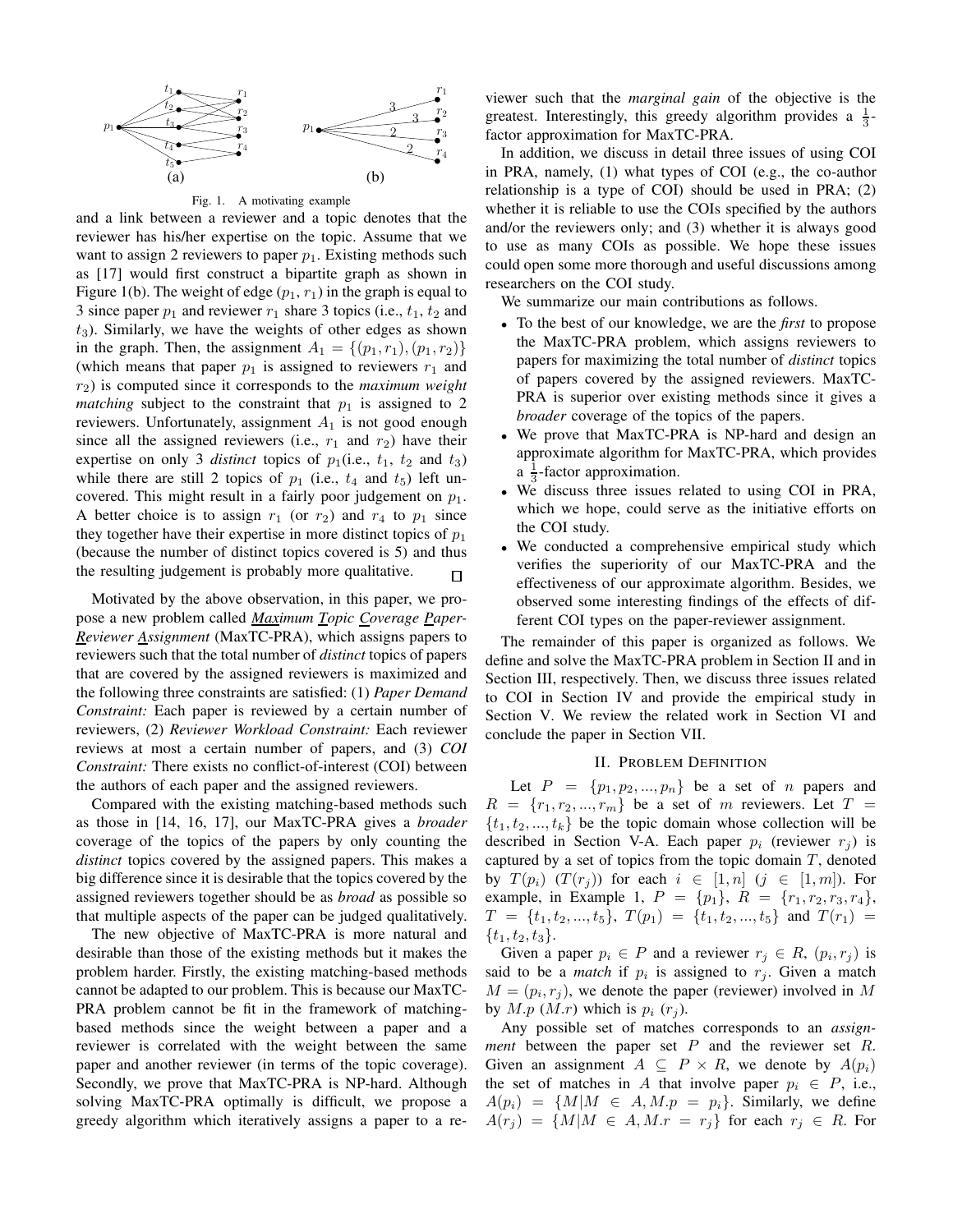example, in Example 1,  $A = \{(p_1, r_1), (p_1, r_4)\}\$  denotes an assignment. Besides, we have  $A(p_1) = \{(p_1, r_1), (p_1, r_4)\}\$ and  $A(r_1) = \{(p_1, r_1)\}.$ 

In a typical PRA scenario, each paper should be assigned to a certain number  $\tau_p$  of reviewers for cross-verification consideration (e.g., in ICDM, each paper is assigned to 3 reviewers), which we call the *Paper Demand Constraint*, and each reviewer should not be assigned with more than a certain number  $\tau_r$  of papers for workload consideration, which we call the *Reviewer Workload Constraint*. Here,  $\tau_p$  and  $\tau_r$  are two positive integers at least 1.

Besides, we have to take COIs into consideration in PRA, which we call the *COI Constraint*. Specifically, a paper should not be assigned to a reviewer if the authors of the paper have COI with the reviewer. We can always capture the COIs by a set  $C$  which contains all pairs of papers and reviewers in the form of  $(p_i, r_j)$  such that  $p_i$  cannot be assigned to  $r_j$ . We will discuss the issues related to COI in Section IV in detail.

Let  $A$  be an assignment between the paper set  $P$  and the reviewer set R. Let  $\sigma(A)$  denote the total number of *distinct* topics of all papers covered by the assigned reviewers wrt assignment A. For instance, in Example 1, consider the assignment  $A_1 = \{(p_1, r_1), (p_1, r_2)\}\.$  We have  $\sigma(A_1) = 3$  since 3 distinct topics of  $p_1$  are covered by the assigned reviewers in  $A_1$ . Similarly, for the assignment  $A_2 = \{(p_1, r_1), (p_1, r_4)\},\$ we have  $\sigma(A_2) = 5$ . Then, the MaxTC-PRA problem is to find an assignment A with the greatest value of  $\sigma(A)$  among all the assignments satisfying the Paper Demand Constraint, the Reviewer Workload Constraint and the COI Constraint.

Problem Statement. Formally, we present the MaxTC-PRA problem as follows.

*Problem 1:* Given a set P of *n* papers, namely  $p_1, p_2, \ldots, p_n$ , a set R of m reviewers, namely  $r_1, r_2, \ldots, r_m$ , two integers  $\tau_p$  and  $\tau_r$ , and a COI set C, the MaxTC-PRA **problem** is to find the assignment  $A$  that satisfies

- Paper Demand Constraint: Each paper is assigned to  $\tau_p$  reviewers, i.e., for each  $p_i \in P$ ,  $|A(p_i)| = \tau_p$ ,
- Reviewer Workload Constraint: Each reviewer reviews at most  $\tau_r$  papers, i.e., for each  $r_j \in R$ ,  $|A(r_j)| \leq \tau_r$ ,
- COI Constraint:  $A \cap C = \emptyset$ ,

and maximizes  $\sigma(A)$ .

 $\Box$ 

Consider Example 1. Suppose  $\tau_p = 2$ ,  $\tau_r = 1$  and  $\mathcal{C} =$  $\{(p_1, r_1)\}\.$  Then, the solution of the MaxTC-PRA problem is  $A = \{(p_1, r_2), (p_1, r_4)\}\$  with the greatest value of  $\sigma(A) = 5$ .

Note that the definition of MaxTC-PRA in Definition 1 does not guarantee that there always exists a solution. For example, when  $n \cdot \tau_p > m \cdot \tau_r$ , the Paper Demand Constraint and the Reviewer Workload Constraint cannot be satisfied simultaneously. Even when  $n \cdot \tau_p \leq m \cdot \tau_r$ , if the COI set is large (an extreme case is that all pairs of papers and reviewers cannot be made into matches), it is possible that there exist no assignments that satisfy all the three constraints. Motivated by these considerations, we replace the Paper Demand Constraint with a *relaxed* one: we only require that each paper is reviewed *at most*  $\tau_p$  reviewers. The MaxTC-PRA problem adopting the

relaxed Paper Demand Constraint enjoys two benefits. First, it always guarantee an existence of a solution. Second, in the case that there are enough reviewers and/or the COI set is not that large (which is the common case in practice), the optimal solution of the MaxTC-PRA problem with the relaxed constraint could be made exactly the same as that of the original version of MaxTC-PRA either *automatically* (because of the objective function  $\sigma(\cdot)$  since including more matches in the assignment usually increases the objective function) or *manually* by post-assigning those papers that have not been assigned to exactly  $\tau_p$  reviewers to the reviewers who are assigned with fewer than  $\tau_r$  papers. Thus, in the following, we focus on the MaxTC-PRA problem with the relaxed Paper Demand Constraint only.

Intractability. Unfortunately, it turns out that the MaxTC-PRA problem is NP-hard.

#### *Lemma 1:* The MaxTC-PRA problem is NP-hard.  $\Box$

*Proof:* We prove by transforming a *Maximum Coverage* [18] problem instance, which is NP-hard, to a MaxTC-PRA problem instance.

The Maximum Coverage problem is described as follows. Given a universe set  $U$  of  $n$  elements, namely  $e_1, e_2, \ldots, e_n$ , a collection C of some subsets of U, where  $C = \{S_1, S_2, ..., S_m\}$ , and a positive integer m', it finds a set  $C'$  of at most  $m'$  subsets in C such that the (distinct) number of elements in  $U$  that are covered by the subsets in C', i.e.,  $|\bigcup_{S \in C'} S|$ , is maximized.

The transformation is described as follows. We regard the universe set U as a paper and each subset  $S_l$  in C as a reviewer for  $1 \leq l \leq m$ . We regard each element as a topic and thus the paper corresponding to  $U$  has the set of topics as  $\{e_1, e_2, ..., e_n\}$ . Similarly, the reviewer corresponding to  $S_l$ has the set of topics equal to  $S_l$ . Besides, we set  $\tau_p$  to be  $m'$ ,  $\tau_r$  to be 1 and C to be  $\emptyset$ .

Clearly, the transformed MaxTC-PRA problem instance is equivalent to the Maximum Coverage problem instance, which finishes the proof.

# III. SOLUTION OF MAXTC-PRA

# *A. A Greedy Algorithm*

In this section, we develop an approximate algorithm called *Greedy* for MaxTC-PRA.

Let A be the assignment to be returned by the algorithm. *Greedy* initializes  $\overline{A}$  to be  $\emptyset$  and thus all the three constraints of the MaxTC-PRA problem are satisfied at the right beginning (note that we consider the relaxed Paper Demand Constraint in the problem). Let  $U$  be a set of all possible matches to be used in the algorithm. It initializes U to  $P \times R - C$ , which excludes all pairs of papers and reviewers in  $C$  for the COI Constraint. During the execution, it maintains  $U$  such that for each match  $M \in U$ , the relaxed Paper Demand Constraint and the Reviewer Workload Constraint are satisfied by  $A \cup \{M\}$ (where A is being updated during the execution) by removing all those matches from  $U$  that violate this condition. Note that any match in  $U$  that violates this condition cannot be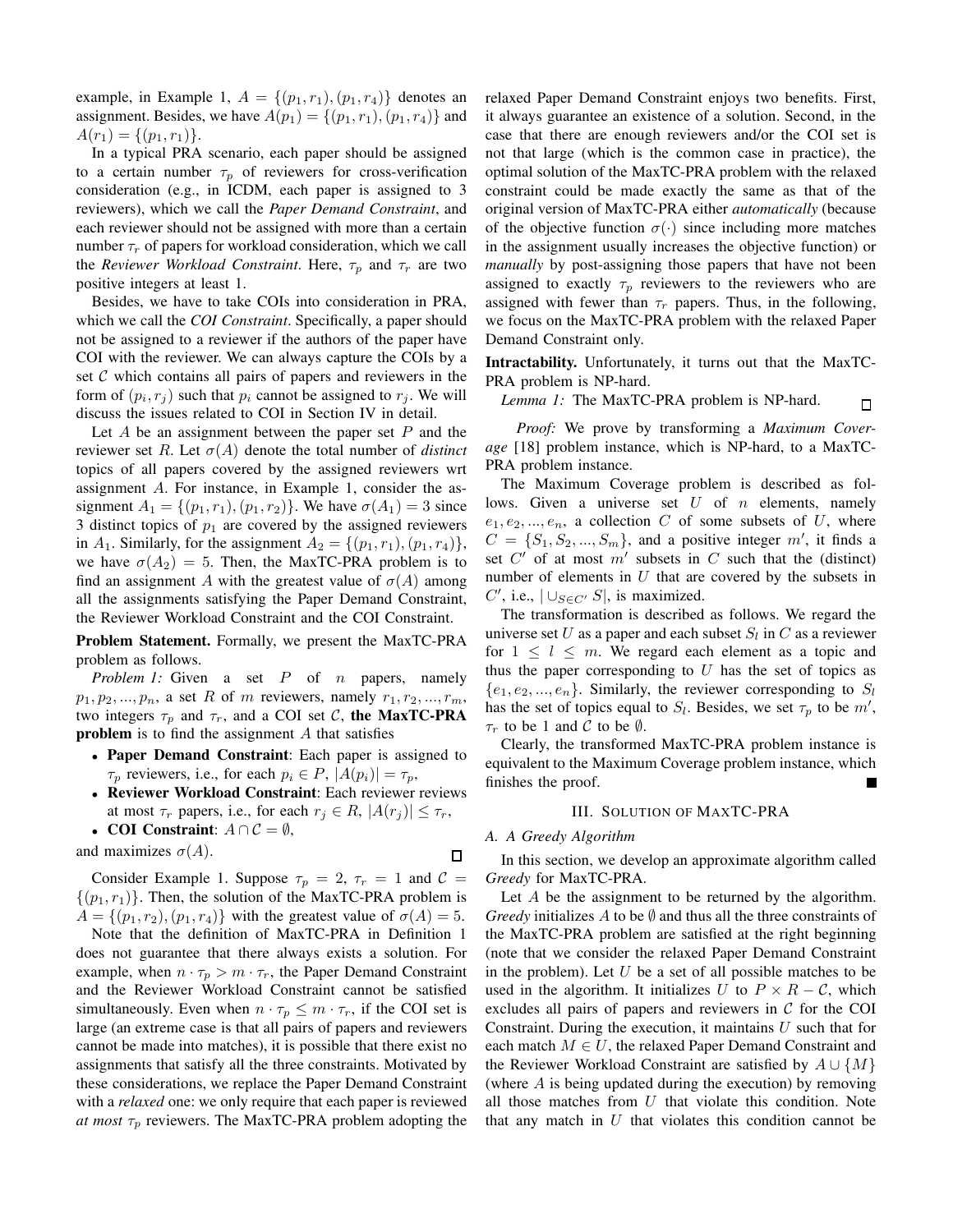# Algorithm 1 The *Greedy* algorithm

**Input:** A paper set  $P = \{p_1, p_2, ..., p_n\}$ ; A reviewer set  $R =$  $\{r_1, r_2, ..., r_k\}$ ; Parameters  $\tau_p$ ,  $\tau_r$  and a COI set C

- Output: An approximate solution of the MaxTC-PRA problem
- 1:  $A \leftarrow \emptyset$
- 2:  $U \leftarrow P \times R C$
- 3: while  $U$  is non-empty do
- 4: pick the match  $M \in U$  such that  $\sigma(A \cup \{M\}) \sigma(A)$ is maximized
- 5:  $A \leftarrow A \cup \{M\}; U \leftarrow U \{M\}$
- 6: remove each match  $M' \in U$  such that the relaxed Paper Demand Constraint or the Reviewer Workload Constraint is not satisfied by  $A \cup \{M'\}$
- 7: return A

included in  $A$  (or any super-set of  $A$ ) subject to the constraints of MaxTC-PRA. Besides, note that there is no need to do any removal operation on  $U$  initially since the initial content of  $U$ (i.e.,  $P \times R - C$ ) contains all possible matches to be used in the algorithm. Then, it iteratively augments A with the match  $M \in U$  such that the marginal gain (in terms of the objective function) of adding  $M$  into  $A$  is maximized. Note that all the three constraints are satisfied if one of the matches in  $U$  is inserted into  $A$ . The process stops when  $U$  is empty. Since  $A$ satisfies all the constraints at the beginning and augmenting A in each iteration does not break these constraints, we know that the final assignment A satisfies all the constraints of MaxTC-PRA. We present the *Greedy* algorithm in Algorithm 1.

Detailed Steps and Complexity Analysis. In the implementation of the Greedy algorithm which relies on the concept of the marginal gain of adding a match  $M$  into an assignment  $A$ (i.e.,  $\sigma(A \cup \{M\}) - \sigma(A)$ ), we maintain a priority-queue to store all matches in  $U$  based on their marginal gain values.

Before the while-loop, we need to construct  $U$ , which takes  $O(|P \times R - C|)$  time. Besides, we compute the marginal gain of each match in U, which could be finished in  $O(|P \times R-C| \cdot )$  $|T|^2$ ) time (since we have  $|P \times R - C|$  matches in U and the cost of computing the marginal gain of each match is simply  $O(|T|^2)$ ).

Within each iteration of the while-loop, the first step is to obtain the match  $M$  in  $U$  with the greatest marginal gain in  $O(1)$  time from the priority-queue. The second step is to update the marginal gain of each remaining match in  $U - \{M\}$  in  $O(|R| \cdot |T|^2)$  time (since at most  $|R|$  matches' marginal gains are affected after a new match is included in A). The third step is to re-insert the matches with the updated marginal gains into the priority-queue, which can be done in  $O(|R| \log |P \times R - C|)$ . The fourth step is to remove some matches in U due to the relaxed Paper Demand Constraint and the Reviewer Workload Constraint, which takes  $O(|P| + |R|)$ time (since at most  $|P| + |R|$  matches are affected).

Since we have at most min $\{ |P|\cdot \tau_p, |P\times R-\mathcal{C}|\}$  iterations in total, we know that the time complexity of *Greedy* is  $O(|P \times P|)$ 

 $R-\mathcal{C}|+|P\times R-\mathcal{C}|\cdot|T|^2+\min\{|P|\cdot\tau_p,|P\times R-\mathcal{C}|\}\cdot(1+|R|\cdot)$  $|T|^2 + |R| \log |P \times R - C| + |P| + |R|$ ) =  $O(|P \times R - C| \cdot |T|^2 +$  $\min\{|P|\cdot\tau_p, |P\times R-\mathcal{C}|\}\cdot(|R|\cdot|T|^2+|R|\log|P\times R-\mathcal{C}|+|P|)).$ 

# *B. Approximation Quality Analysis*

In this part, we prove that the *Greedy* algorithm in Algorithm 1 gives a  $\frac{1}{3}$ -factor approximation of MaxTC-PRA by using the theory of *submodularity* [19] and *p-system* [20].

Given an assignment  $A \subseteq P \times R$ , we say that A is *feasible* if it satisfies all the three constraints, namely, the relaxed Paper Demand Constraint, the Reviewer Workload Constraint and the COI Constraint. Let  $F$  be the set containing all feasible assignments between P and R. Note that  $\mathcal{F} \subseteq 2^{\overline{P} \times R - C}$ . Here,  $2<sup>S</sup>$  corresponds to the power set of a set S. Then, the optimal solution of the MaxTC-PRA problem is the assignment in  $\mathcal F$ with the greatest value of  $\sigma(\cdot)$ .

**Submodularity.** First, we show that  $\sigma(\cdot)$  is a *submodular* function.

*Definition 1 (Submodularity [19]):* Let U be a universe set. Function  $f: 2^U \to \mathbb{R}$  is said to be *submodular* iff given any two sets X and Y where  $Y \subseteq X \subseteq U$ ,  $\forall e \in U - Y$ ,  $f(X \cup$  ${e}) - f(X) \leq f(Y \cup {e}) - f(Y).$  $\Box$ 

Given a set  $X$  and an element  $e$ , the marginal gain of adding an element e in the set X is denoted by  $f(X \cup \{e\}) - f(X)$ . For a submodular function, the marginal gain of adding an element in the set is non-increasing when the set becomes larger. As will be shown later, a submodular function enjoys some nice properties.

Interestingly, we found that the objective function  $\sigma(\cdot)$  of the MaxTC-PRA problem is submodular.

*Lemma 2:* Function  $\sigma$  :  $2^{P \times R} \rightarrow \mathbb{R}$  is submodular.  $\Box$ 

*Proof:* Given an assignment A, we denote by  $T(p_h, A)$ the set of distinct topics of paper  $p_h$  where  $1 \leq h \leq n$  that are covered by the assigned reviewers in A.

Let X and Y be any two subsets of  $P \times R$  with  $Y \subseteq X$ and  $e = (p_i, r_j)$  be an element in  $P \times R - Y$ . Note that each of  $X$  and  $Y$  corresponds to an assignment between  $P$  and  $R$ .

Consider  $\sigma(X)$ . We have  $\sigma(X) = \sum_{h=1}^{n} |T(p_h, X)|$ .

Consider  $\sigma(X \cup \{e\})$ . Since adding  $e = (p_i, r_j)$  in X covers no topics of other papers than  $p_i$ , we know that  $T(p_h, X \cup$  ${e}$ ) =  $T(p_h, X)$  for  $h = 1, 2, ..., i - 1, i + 1, ..., n$ . Therefore,  $\sigma(X \cup \{e\}) = \sum_{h=1}^{n} |T(p_h, X \cup \{e\})| = \sum_{h=1}^{i-1} |T(p_h, X)| +$  $|T(p_i, X \cup \{e\})| + \sum_{h=i+1}^{n} |T(p_h, X)|$ . As a result, we have

$$
\sigma(X \cup \{e\}) - \sigma(X) = |T(p_i, X \cup \{e\})| - |T(p_i, X)| \quad (1)
$$

Similarly, we have

 $\sigma(Y \cup \{e\}) - \sigma(Y) = |T(p_i, Y \cup \{e\})| - |T(p_i, Y)|$  (2) Since  $T(p_i, X \cup \{e\}) = T(p_i, X) \cup (T(p_i) \cap T(r_j))$ , we have  $|T(p_i, X \cup \{e\})| - |T(p_i, X)| = |(T(p_i) \cap T(r_j)) - T(p_i, X)|$ 

(3)

Similarly, we know that

$$
|T(p_i, Y \cup \{e\})| - |T(p_i, Y)| = |(T(p_i) \cap T(r_j)) - T(p_i, Y)|
$$
\n(4)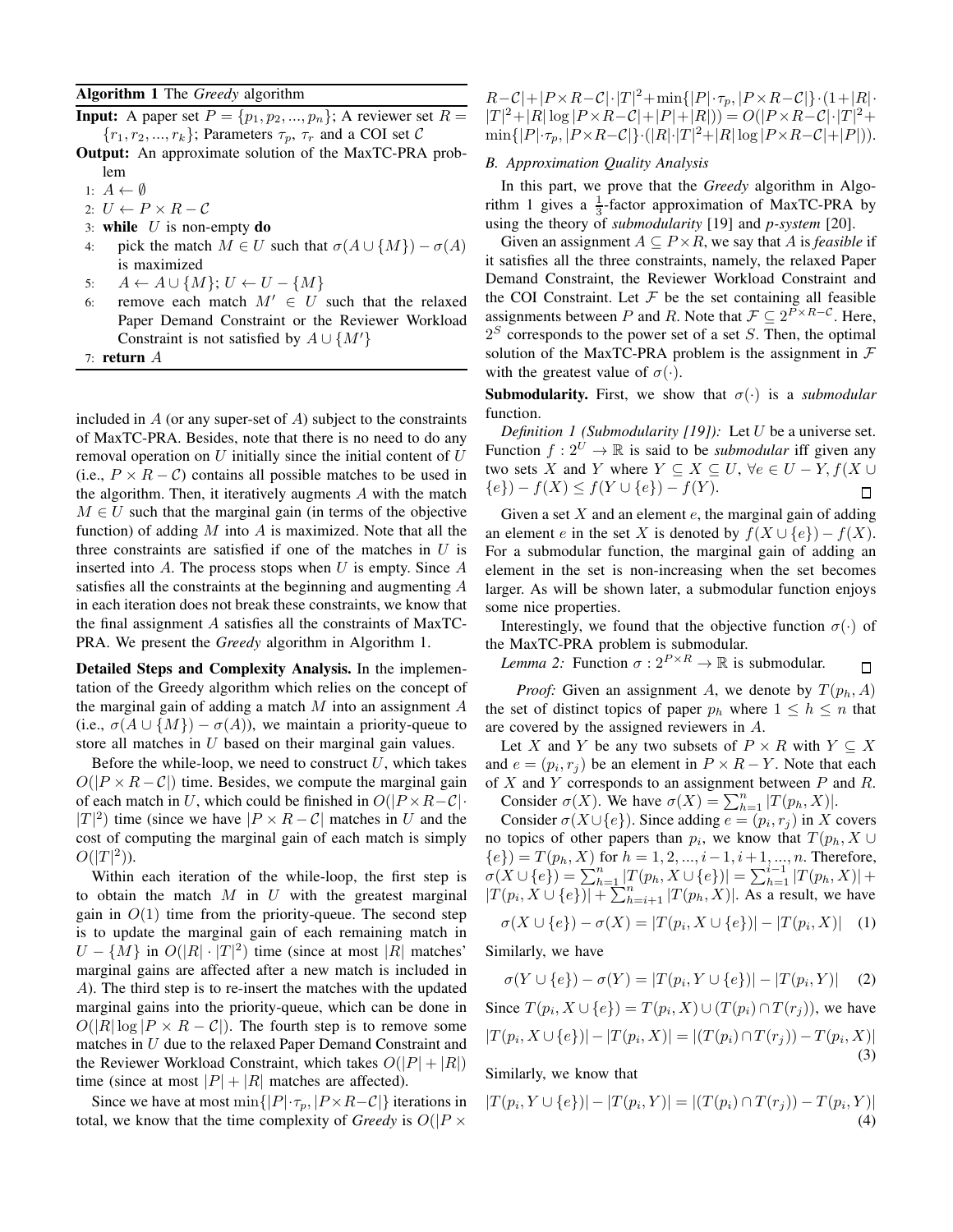Since  $Y \subseteq X$ , we know that

$$
T(p_i, Y) \subseteq T(p_i, X) \tag{5}
$$

By combining Equations  $(1)$ ,  $(2)$ ,  $(3)$ ,  $(4)$  and  $(5)$ , we deduce that  $\sigma(X \cup \{e\}) - \sigma(X) \leq \sigma(Y \cup \{e\}) - \sigma(Y)$ .

For illustration, consider Example 1. Consider two subsets of  $2^{P \times R}$ :  $X = \{(p_1, r_1), (p_1, r_4)\}$  and  $Y = \{(p_1, r_4)\}$ . Note that  $Y \subset X$ . Suppose that we add  $e = (p_1, r_2)$  to both X and Y. The marginal gain of adding  $e$  into  $X$ , which is equal to  $\sigma(X \cup \{e\}) - \sigma(X) = 5-5 = 0$ , is smaller than that of adding e into Y, which is equal to  $\sigma(Y \cup \{e\}) - \sigma(Y) = 5 - 2 = 3$ . That is, the marginal gain of adding a match into a larger assignment is smaller.

p-system. Next, we show that the set  $\mathcal F$  containing all feasible assignments forms a *2-system* [20].

Before we give the definition of  $p$ -system, we introduce the concept of *independent system*.

*Definition 2 (Independent system [20]):* Let U be a universe set.  $I \subseteq 2^U$  is said to be an *independent system* wrt U if (1)  $\emptyset \in I$  and (2) for each  $X \in I$  and any  $Y \subseteq X$ ,  $Y \in I$ .  $\Box$ 

It is easy to verify that  $F$  is an independent system wrt  $P \times R - C$  since  $\emptyset \in \mathcal{F}$  (an empty assignment is feasible) and for any feasible assignment  $A \in \mathcal{F}$ , we know that any  $A' \subseteq A$ is also feasible (since dropping any match in a feasible set does not break any of the three constraints).

*Definition 3 (*p*-system [20]):* Given a universe set U and a positive integer  $p$ , an independent system  $I$  wrt  $U$  is said to be a *p*-system wrt U if for any  $S \subseteq U$  and any  $X, Y \subseteq S$  such that X and Y are *maximal* wrt  $(S, I)$ <sup>2</sup> with the maximum and minimum sizes, respectively,  $|X|/|Y| \leq p$ .  $\Box$ 

A p-system defines a constrained independent system I, where the size ratio between the largest and smallest sets that are maximal wrt  $(S, I)$  is bounded by a constant p for any subset S of the universe set. A *matroid* [21] forms a p-system with  $p = 1$ . Interestingly, we find that F forms a p-system with  $p = 2$  (i.e., 2-system).

*Lemma 3:*  $\mathcal F$  which corresponds to the set containing all feasible assignments is a 2-system wrt  $P \times R - C$ .  $\Box$ 

*Proof:* Let S be a subset of  $P \times R - C$ . Let X (Y) be the subset of S which is maximal wrt  $(S, \mathcal{F})$  with the greatest (smallest) size. Let  $P_S$  ( $R_S$ ) be the set of papers (reviewers) that are involved in the matches of S.

We say that each match in  $X - Y$  is a *white* match and each match in  $Y - X$  is a *black* match. Note that  $(X - Y) \cap Y$  $(Y - X) = \emptyset$ .

For each paper  $p \in P_S$ , we define a variable  $v(p)$  to be the difference between the number of white matches involving  $p$ and the number of black matches involving  $p$ . Specifically,  $v(p) = |X(p) - Y(p)| - |Y(p) - X(p)|$ . Similarly, for each reviewer  $r \in R_S$ , we define  $v(r) = |X(r) - Y(r)| - |Y(r) - Y(r)|$  $X(r)$ .

<sup>2</sup>A subset X of set  $S \subseteq U$  is maximal wrt  $(S, I)$  if  $X \in I$  and  $\forall e \in S - X$ ,  $X \cup \{e\} \notin I$ .

First, we introduce a property which will be used for proving our lemma.

*Property 1: For each white pair*  $(p, r) \in X - Y$ *, we have*  $v(p) \cdot v(r) \leq 0.$  $\Box$ 

*Proof:* We prove this property by contradiction. Assume that  $(p, r) \in X - Y$  is a white pair with  $v(p) \cdot v(r) > 0$ . We have two cases.

Case 1:  $v(p) > 0$  and  $v(r) > 0$ . In this case, we have  $|Y(p)|-|X(p)|=|Y(p)-X(p)|-|X(p)-Y(p)|=-v(p)<$ 0 which implies that  $|Y(p)| < |X(p)| \le \tau_p$ . Similarly, we have  $|Y(r)|-|X(r)| = |Y(r)-X(r)|-|X(r)-Y(r)| = -v(r) < 0$ which implies that  $|Y(r)| < |X(r)| \leq \tau_r$ . As a result, we know that  $Y' = Y \cup \{(p, r)\}\$ is feasible, which, however, leads to a contradiction that Y is maximal wrt  $(S, P \times R - C)$ .

Case 2:  $v(p) < 0$  and  $v(r) < 0$ . In this case, we can verify the property by using the fact that X is maximal wrt  $(S, P \times$  $R - C$ ) in a similar way as in Case 1.

Let  $P^+ \subseteq P_S$  be the set containing all those papers p with  $v(p) > 0.$ 

Consider a paper p in  $P^+$  and a white match  $(p, r) \in$  $X(p) - Y(p)$ . Since  $v(p) > 0$ , we know that  $X(p) - Y(p) \neq \emptyset$ . Besides, according to Property 1, we know that  $v(r) \leq 0$ which implies that  $Y(r) - X(r) \neq \emptyset$  (since  $(p, r) \in X(r)$  –  $Y(r)$  and  $|Y(r) - X(r)| - |X(r) - Y(r)| = -v(r) \ge 0$ .

Next, we maintain a set of black matches for each paper  $p \in P^+$ , denoted by  $B(p)$ , as follows.

We first initialize all the black matches in  $Y - X$  to be  $un-tagged$ . Let p be a paper in  $P^+$ . For each white match  $(p, r)$  that involves p, we pick an *un-tagged* black edge from  $Y(r) - X(r)$  and include it in  $B(p)$ . Note that this un-tagged black edge always exists since (1) the black edges in  $Y(r)$  –  $X(r)$  are only retrieved when processing the white matches involving  $r$ ; (2) each white match involving  $r$  is processed at most once; (3)  $|Y(r) - X(r)| - |X(r) - Y(r)| \ge 0$  (since  $v(r) \leq 0$ ). Then, we tag this black edge in  $Y(r) - X(r)$ .

Now, we are ready to deduce that  $|X|/|Y| < 2$  as follows.

$$
|X| - |Y| = |X - Y| - |Y - X|
$$
  
=  $\sum_{p \in P_S} |X(p) - Y(p)| - \sum_{p \in P_S} |Y(p) - X(p)|$   
=  $\sum_{p \in P_S} (|X(p) - Y(p)| - |Y(p) - X(p)|)$   
=  $\sum_{p \in P_S} v(p) \le \sum_{p \in P^+} v(p) \le \sum_{p \in P^+} |B(p)|$   
 $\le |Y - X| \le |Y|$  (6)

Equation (6) implies that  $|X|/|Y| \leq 2$ .

To illustrate Lemma 3, consider Example 1. Let  $\tau_p = 2$ and  $\tau_r = 1$ . Suppose  $C = \{(p_1, r_3)\}\$ and thus  $P \times R$  –  $C = \{(p_1, r_1), (p_1, r_2), (p_1, r_4)\}\.$  Let  $U = P \times R - C$  and  $I = \mathcal{F}$  (recall that  $\mathcal{F} \subseteq 2^{P \times R - C} = 2^U$ ). Let  $S \subseteq U$  be  $\{(p_1, r_1), (p_1, r_2)\}\.$  It could be verified that there exists exactly one set that is maximal wrt  $(S, I)$ , which is S itself. Therefore, we know that X, which is maximal wrt  $(S, I)$  with the greatest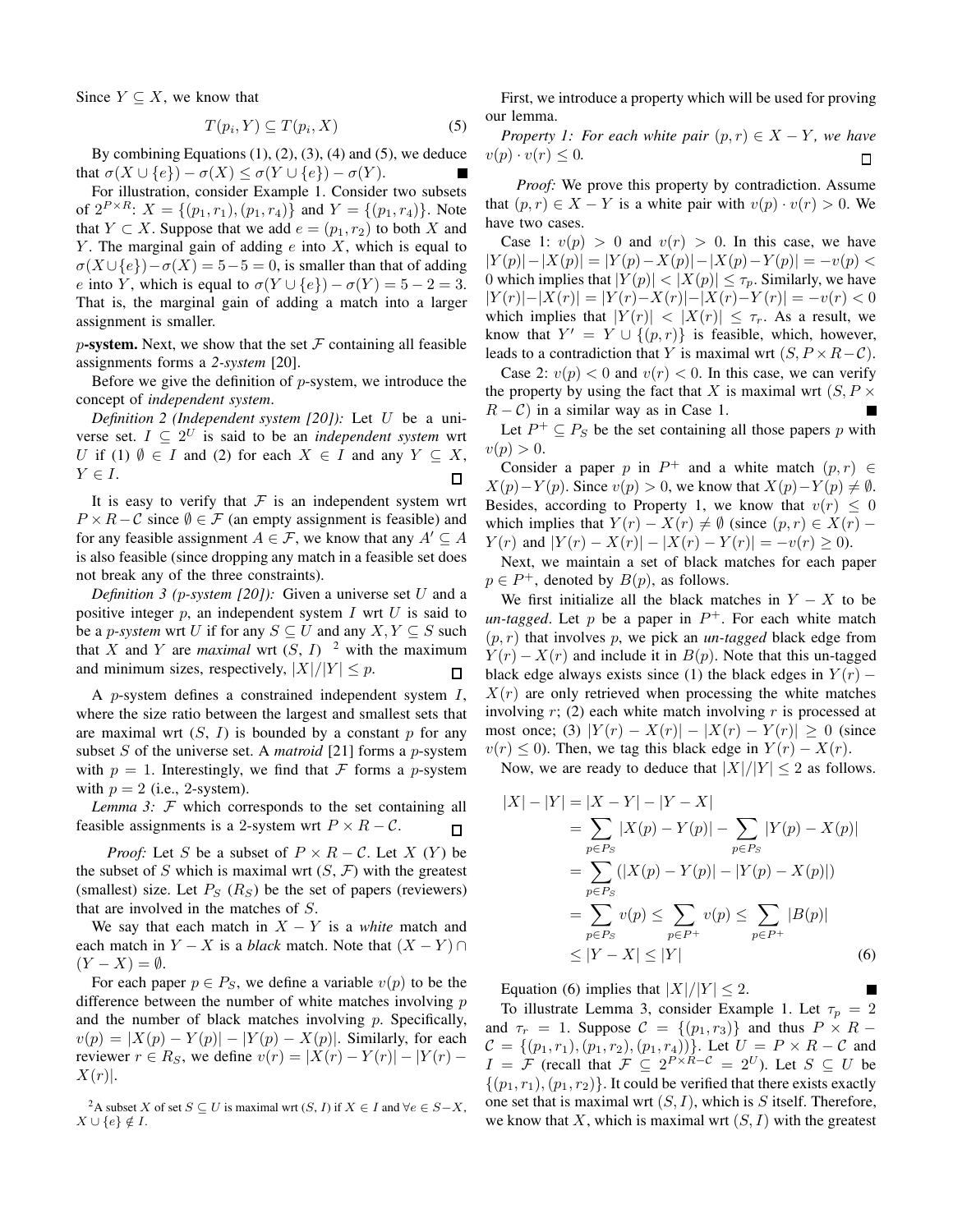size, is S and Y, which is maximal wrt  $(S, I)$  with the smallest size, is also S. Thus,  $|X|/|Y| = 1 \le 2$ .

Approximation Factor. Now, we are ready to introduce the approximation quality of the *Greedy* algorithm, which is presented in the following Lemma 4.

*Lemma 4:* The *Greedy* algorithm in Algorithm 1 gives a  $\frac{1}{3}$ -factor approximation of MaxTC-PRA. П

*Proof:* Note that the MaxTC-PRA problem is equivalent to the problem of maximizing  $\sigma(A)$  (which is submodular by Lemma 2) over  $F$  (which is a 2-system by Lemma 3). According to [20], a greedy algorithm for the problem of maximizing a submodular function over a  $p$ -system achieves a  $\frac{1}{p+1}$ -factor approximation. By using this result, we know the *Greedy* algorithm in Algorithm 1, which is the greedy algorithm for maximizing  $\sigma(A)$  over F, achieves a  $\frac{1}{3}$ -factor approximation.

As will be shown in our experiments, the practical approximation factor (which is greater than 0.9 in most experiments) is much better than this theoretical bound.

# IV. CONFLICT-OF-INTEREST

A *conflict-of-interest* (COI) between an author of a paper and a reviewer means that the reviewer has an a-priori bias for/against the paper. Therefore, avoiding different types of COI when assigning papers to reviewers is critical for unbiased judgement of papers. In this part, we discuss 3 issues related to the problem of using COI for a PRA task.

# *Issue 1: What types of author-reviewer relationship should be considered as COI types?*

We do a literature study first. Some author-reviewer relationships that are well-recognized as COI types by popular conference management systems (e.g., Microsoft Research's CMT tool (http://msrcmt.research.microsoft.com/cmt/), EasyChair (http://www.easychair.org/) and CyberChair (http://www.borbala.com/cyberchair/)) include the *co-author relationship* (the author and the reviewer have co-authored some papers), the *colleague relationship* (the author and the reviewer have worked/collaborated at the same affiliations), and the *advisor-advisee* relationship (the author was/is the thesis advisor of the reviewer or vice versa).

We note that all these COI types share a common feature that a reviewer who has a COI with an author will be biased *for* the paper of the author. In other words, they are used to avoid *false positives* of paper judgements. For example, a reviewer who was the thesis advisor of an author would probably be biased for the paper submitted by the author. In contrast, no COI types have been proposed for the case that a reviewer is biased *against* the paper of the author. In this paper, for the first time, we identify such a COI type called the *competitor relationship*.

An author who submitted a paper and a reviewer are said to be in a *competitor relationship* with each other if the reviewer has also submitted a paper in the conference and the fraction of the common topics of these two papers is above a pre-specified threshold  $\delta$ . Note that it is a common case that the program committee members (i.e., reviewers) of a conference would usually submit papers to the conference as well. As a result, it is not uncommon that a reviewer is assigned with a paper which has quite similar topics as his/her own paper submitted to the same conference (e.g., the two papers appear in the same area track or even study the same problem). In this case, it is hard to assume that the reviewer would judge the paper objectively since s/he has his/her own paper which is competitive with the paper being considered. Thus, in order to avoid this potential un-biased factor for safety, it is reasonable to consider the competitor relationship as a COI type. Clearly, the competitor relationship could be used to avoid *false negatives* of paper judgements. This competitor relationship can also be supported by the reviewing policy in some top-tier conferences like SODA, one of the top-tier conferences in the theory field, where program committee members are disallowed to submit papers within the same conference in order to avoid false negatives. Note that indicating the competitor relationship as a COI type looks less demanding compared with the reviewing policy used in SODA because reviewers can also submit papers when the competitor relationship can be specified as a COI type. However, it is arguable whether this competitor relationship should be used or not similar to the reviewing policy used in SODA. Thus, in this paper, whether this relationship is considered as a COI type can be regarded as a user input. If the user would like to include it, then it can be involved as a COI type. Otherwise, it can also be disregarded from being a COI type. Our purpose here is to raise some issues about the COI type for peer review. Whether we finally adopt this relationship is left as a discussion among all researchers.

In this paper, we study 4 types of author-reviewer relationships as COI types, namely, the co-author relationship, the colleague relationship, the advisor-advisee relationship and the competitor relationship. The first three are existing COI types and the last one is newly-proposed in this paper.

# *Issue 2: Is it reliable to use the COI information specified by the authors and/or the reviewers only?*

With the growing of the number of paper submissions, the number of reviewers (i.e., program committee members) in a conference could simply be several hundreds (e.g., ICDM 2012 involves 234 reviewers), in which case, the task of specifying COIs manually by authors and/or reviewers becomes time-consuming and it could happen often that some COIs are left un-specified simply because of the tedious aspect of this task. In addition, what should not be ignored is that there might exist some bad-citizens who would cheat the system by either leaving some COIs un-specified or specifying some fake COIs intentionally. The above two considerations trigger us to come up with the idea of specifying the COIs *automatically* which are then used as a complementary source.

In this paper, we mine multiple sources from the Web for detecting the aforementioned 4 types of COIs automatically. More details will be discussed in Section V-C.

*Issue 3: Is it always good to use as many COIs as possible?*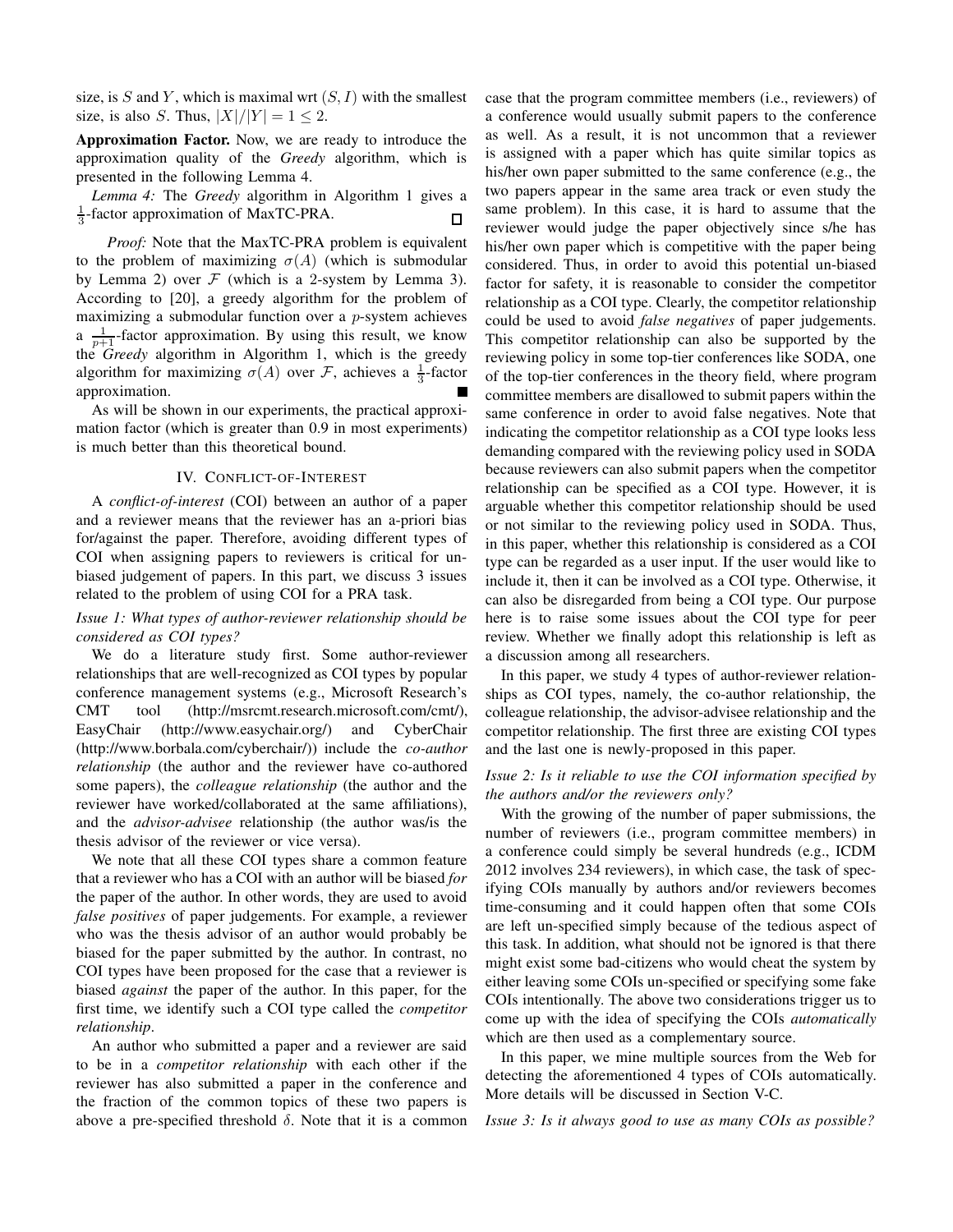To answer this question, we should understand the effects of COIs on the PRA task. Without doubt, COIs make the PRA task fairer. But, we should also notice that a COI might prevent a paper being assigned to the reviewer who have much expertise on the topics of the paper and this might degrade the *goodness* (i.e., the topic coverage) of the resulting assignment. That is, there is a trade-off between the goodness and the fairness of the assignment between the papers and the reviewers.

In this paper, we study the effect of each of the above COI types on the goodness of the assignment returned by our *Greedy* algorithm to see to what extent this COI type degrades the goodness of the assignment. Details will be discussed in Section V-D. This result can be served as a reference to researchers to understand the significance of each COI type on the paper-reviewer assignment in order to determine whether some of the COI types should be adopted finally in the field.

# V. EXPERIMENT

# *A. Experimental Setup*

Datasets. We collected all the papers published in KDD from year 2006 to year 2010 as the submitted papers. We have 496 papers in total. We collected all the program committees (PCs) of ICDM 2010 and KDD 2010 as the reviewers (since ICDM and KDD correspond to the two major prestigious conferences in the data mining community and we expect that the program committees of these two conferences together cover the topics of data mining well). We have 550 reviewers in total. We collected all the subject areas specified in KDD 2011 for paper submission as the topic domain. We have 49 topics in total.

Topic Extraction. Following the convention [4, 3, 6], we retrieve the topics covered by a paper (reviewer) by using the *TF-IDF weighted vector space model* [22] as follows. For each paper, we combined its title, abstract and keywords (if any) as its profile. For each topic, we collected its description from Wikipedia (http://www.wikipedia.org/) as its profile. For each reviewer, we collected the title, the abstract and the keywords (if any) of each of his/her publications from CiteSeerX (http://citeseerx.ist.psu.edu/) and Google Scholar (http://scholar.google.com/) as his/her profile (Due to the incompleteness of both websites, we gathered all the information available together). In this way, we believe that the collected profile of each paper/topic/reviewer is comprehensive enough (though one can always augment the profiles with other sources if possible). Then, we computed the relevance between each pair of papers (reviewers) and topics. To retrieve the topics of a paper  $p$  (reviewer  $r$ ), we introduce a parameter  $\delta_1$  ( $\delta_2$ ), and include all those topics t in  $T(p)$  ( $T(r)$ ) such that the relevance between p (r) and t is at least  $\delta_1$  ( $\delta_2$ ). In our experiments, we tuned the parameters of  $\delta_1$  and  $\delta_2$ , and adopted the setting of  $\delta_1 = \delta_2 = 0.04$ . That is, the relevance between a reviewer's profile and a topic's profile is used to measure the expertise of the reviewer on the topic.

COI Collection. Refer to Section V-C where a case study of the COI collection is provided.

Algorithms. We considered two algorithms in our experiments, namely, *Greedy* and ILP. *Greedy* is the approximate algorithm proposed in this paper and ILP is the art-of-thestate [17] among all algorithms that consider *topic coverage* for paper-reviewer assignment. ILP is a matching-based method, which sets the weight of the edge between a paper and a reviewer as the number of common topics shared by the paper and the reviewer in Phase 1 and computes the maximum weight matching with an *integer linear program* in Phase 2.

Configurations. 4 factors are studied in our experiments, namely, the number of papers (i.e.,  $|P|$ ), the number of reviewers (i.e.,  $|R|$ ), the parameter of the (relaxed) Paper Demand Constraint (i.e.,  $\tau_p$ ) and the parameter of the Reviewer Workload Constraint (i.e.,  $\tau_r$ ). The values used for |P| are 100, 200, 300, 400 and 496, where the value in bold font is used by default. The values used for  $|R|$  are 150, 250, 350, 450 and 550. The values used for  $\tau_p$  are 1, 2 and 3 and those used for  $\tau_r$  are 5, 6, 7 and 8.

#### *B. Verification of MaxTC-PRA & Greedy*

We used a measure called *topic coverage*, which is defined to be the average percentage of the distinct topics of papers covered by the assigned reviewers. We compared the *Greedy* algorithm and the ILP algorithm. Clearly, a better algorithm gives a higher topic coverage. We used all COI types in this set of experiments. The results when varying |P|, |R| and  $\tau_p$ are shown in Figure 2(a), (b) and (c), respectively.

**Varying**  $|P|$ . We have the following observations. First, the topic coverage of the assignment returned by *Greedy* is consistently higher than that returned by ILP. In fact, the topic coverage of *Greedy* is 15% larger than that of ILP. Second, the topic coverage of *Greedy* is more than 90% in all settings, which also implies that the empirical approximation factor of *Greedy* (which is at least 0.90) is much better the theoretical one (which is  $\frac{1}{3}$ ). Third, the topic coverage of both *Greedy* and ILP decreases slightly when  $|P|$  increases. This could be explained as follows. When the number of papers increases, the total number of distinct topics of the papers is larger. Since the number of reviewers is kept unchanged, it is likely that the topic coverage would decrease.

**Varying**  $|R|$ . Again, there is a clear gap between the topic coverage of *Greedy* and that of ILP. Another observation which is different from the case of varying  $|P|$  is that when  $|R|$  increases, the topic coverage of both algorithms increases slightly first and then keeps stable (starting at  $|P| \approx 350$ ). The increasing trend could be easily explained since when  $|R|$ increases while |P| is fixed, it is similar to the case that |P| decreases while  $|R|$  is fixed and thus an opposite trend of that in Figure 2(a) (i.e., a increasing tread) could be observed. The stable trend afterwords might be due to the following scenario where there exist some rare topics of the papers which are hard to cover (few reviewers have expertise on these topics) and thus simply increasing the number of reviewers does not help to increase the topic coverage significantly.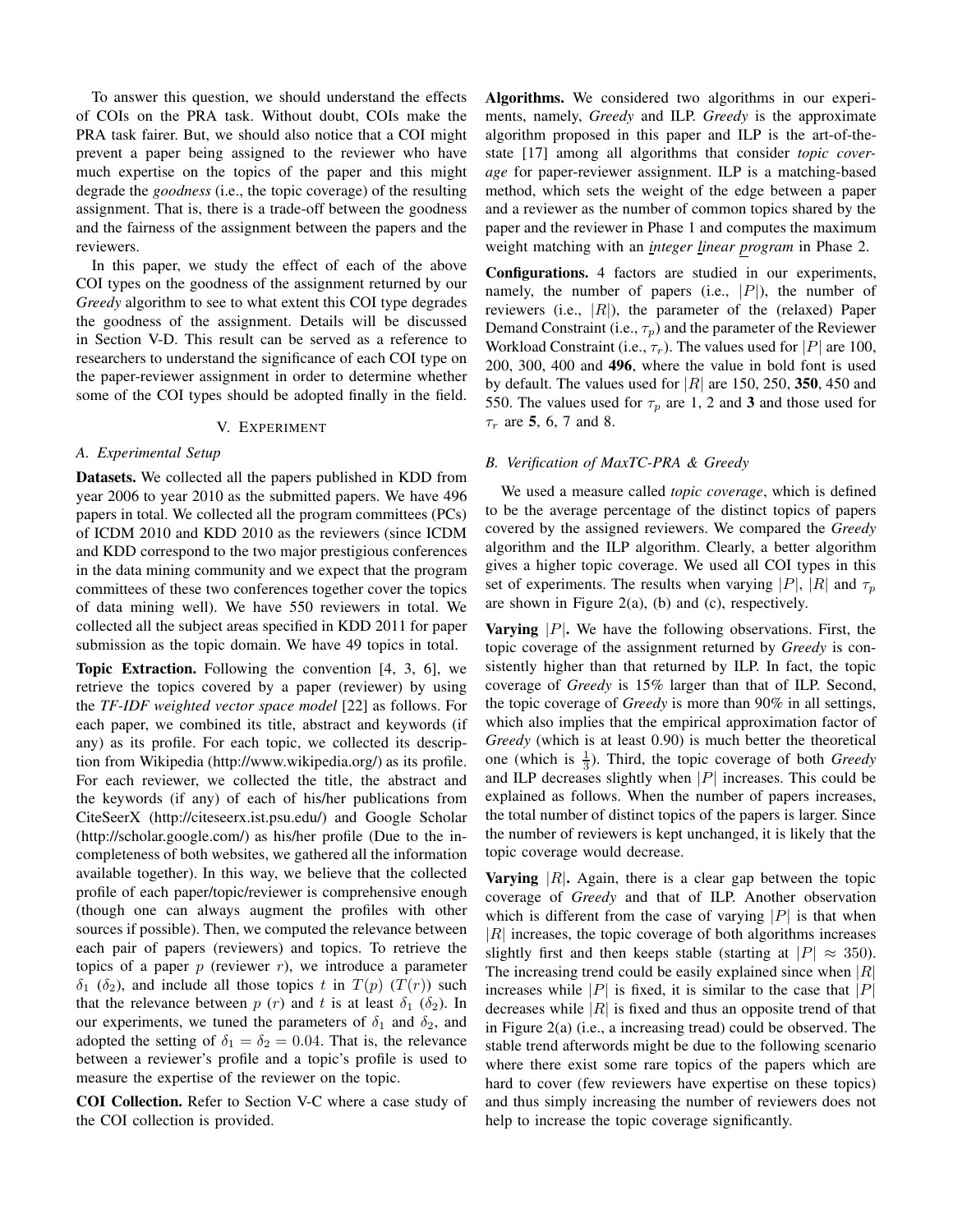

| $CO-$<br>author<br>(COII) | colleague<br>(COI2) | advisor-<br>advisee<br>COI3) | competitor<br>(COI4) | All COI |  |  |
|---------------------------|---------------------|------------------------------|----------------------|---------|--|--|
| 7,408                     | 2.734               | 237                          | 21.701               | 29,864  |  |  |
|                           |                     |                              |                      |         |  |  |

STATISTICS OF THE COLLECTED COIS

**Varying**  $\tau_p$ . Still, we note that the topic coverage of *Greedy* is consistently higher than that of ILP except for the case of  $\tau_p = 1$ . Specifically, when  $\tau_p = 1$  (i.e., each paper is reviewed by only 1 reviewer), the topic coverage of both algorithms is around 65%, which is not high enough for obtaining a qualitative paper judgement. This implies that setting  $\tau_p = 1$ is not a good choice in real applications. In contrast, when  $\tau_p = 3$  which is a common practice in real applications, the topic coverage of *Greedy* is more than 90%, which is about 15% higher than that of ILP.

**Varying**  $\tau_r$ . The trends are similar to those of varying |R|. This is because increasing  $\tau_r$  is essentially "adding" (more or less similar) reviewers into the reviewer set (with the original Reviewer Workload Constraint). Bearing this in mind, in the following, we omit the experimental results of varying  $\tau_r$ .

Conclusion: Our *Greedy* algorithm works consistently better than the existing ILP algorithm in terms of topic coverage.

### *C. A Case Study of COI Collection*

The COIs are collected as follows. The co-author relationship set (denoted by COI1) was collected by using the DBLP dataset (http://www.informatik.uni-trier.de/∼ley/db/). The colleague relationship set (denoted by COI2) was collected based on the researchers' homepages and LinkedIn (http://www.linkedin.com/). The advisor-advisee relationship set (denoted by COI3) was collected based on the researchers' homepages. The competitor relationship set (denoted by COI4) was collected based on P, R and T with the setting of  $\delta = 0.5$ .

To handle the ambiguity issue of authors' names, we append the corresponding affiliation to the end of each author name.

The sizes of the collected COI sets are shown in Table I. The size of the COI set for a COI type is the number of pairs of papers and reviewers that violate this COI type.

We show a typical example of each COI type in Table II, where the the author who is underlined and the reviewer who is shown in the same row has a corresponding COI.

# *D. Studies of the Effect of COI*

*1) On the Fairness of PRA:* We evaluate the effect of each COI type on the fairness of PRA by comparing the resulting assignments with and without using this COI type. Specifically, we collected the percentage of matches in the

assignment that violate the COI type being considered if this COI type is not used for PRA. The results of varying  $|P|, |R|$ and  $\tau_p$  are shown in Figure 3(a), (b) and (c), respectively.

**Varying**  $|P|$ . We have the following observations. First, surprisingly yet interestingly, we find that COI4 (i.e., the competitor relationship) has the strongest effect on PRA. Specifically, around 15-17% of the matches in the resulting assignment violate COI4 if it is not used as a COI type. This might be explained by the fact that the reviewers of a conference usually have their own papers submitted in the conference and at the same time, the papers (by others) that share some common topics with these papers would probably be assigned to these reviewers since the reviewers usually have much expertise on these common topics. This results in a situation where many author-reviewer pairs violate COI4. Second, the (decreasing) ordering of the remaining COI types by their effects on the assignment is COI1 (i.e., the co-author relationship), COI2 (i.e., the colleague relationship), COI3 (i.e., the advisor-advisee relationship). Third, the percentage of matches that violate a COI (any COI type) is more than 22%, which provides a clear argument that the assignment made without using any COI types could be fairly unfair.

Varying |R| and  $\tau_p$ . The results provide us similar clues and thus the discussion on these results are omitted here.

*2) On the Goodness of PRA:* As we have mentioned in Section IV, imposing a COI might degrade the quality of the PRA since it prevents some papers from being assigned to the reviewers who have much expertise on the topics of the papers. But, it remains unclear that *to what extent this side-effect of a COI type would be?*

In this part, we try to answer this question by evaluating the effects of the COI types on the quality (i.e., topic coverage) of the assignment returned by our *Greedy* algorithm. The results of varying |P|, |R| and  $\tau_p$  are shown in Figure 4(a), (b) and (c), respectively.

**Varying**  $|P|$ . In Figure 4(a) where we show the effect of the whole set of 4 COI types. We observe that using the whole set of COI types degrades the topic coverage by 2%-3% only compared to the case where no COIs are used. This is a good news since it implies that the side-effect (in terms of the quality) of using all COI types studied in this paper is negligible. The results of the effect corresponding to each COI type only are not shown here since they are quite minor (e.g., ranging from 0.1% to 1%). Instead, we show the results of the overall effect of the whole set of 4 COI types.

The decreasing trends of the curves when  $|P|$  increases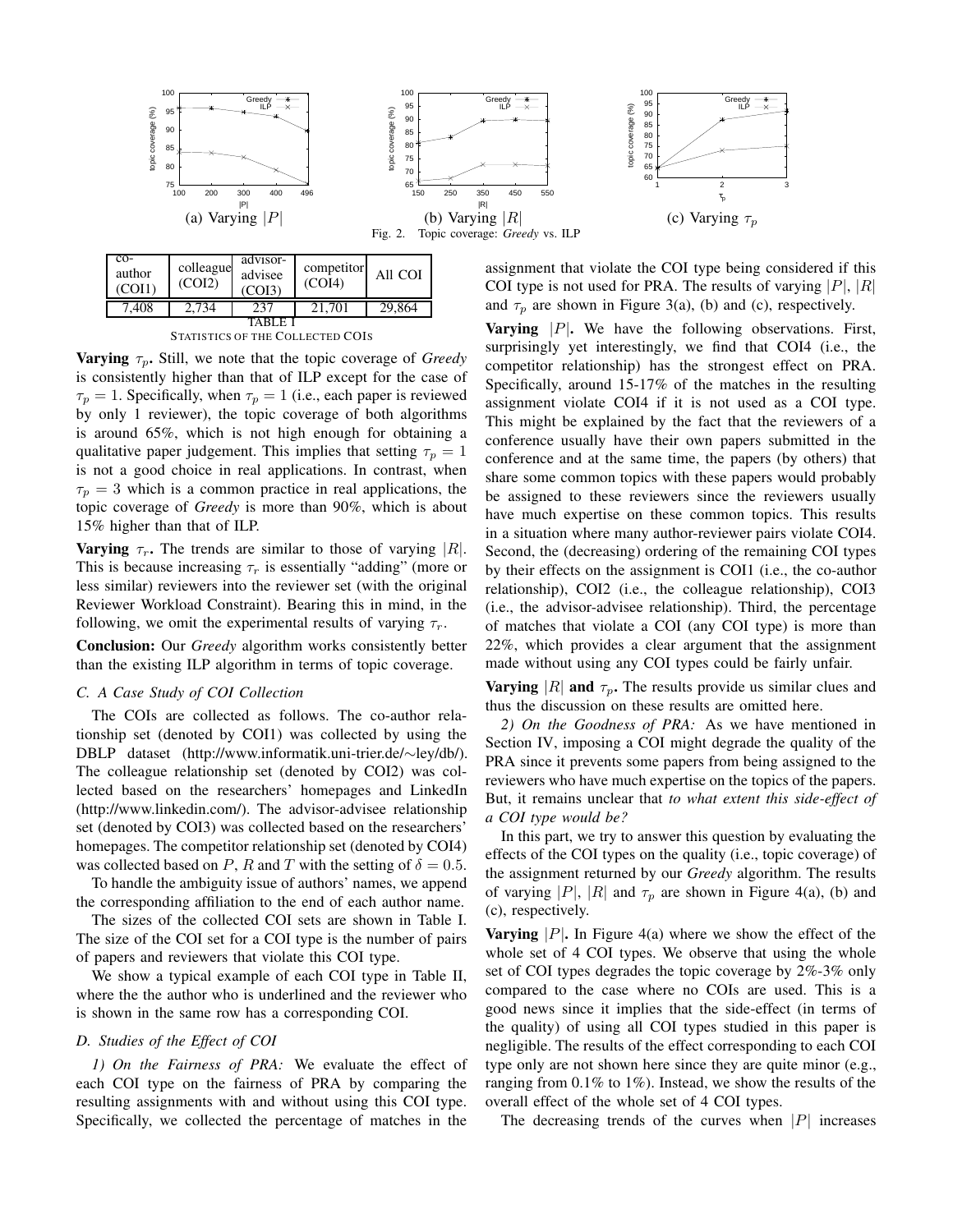| COI type            | Reviewer       | Submitted paper                                                                            | Authors                                    | <b>Notes</b>                                                                                                                                                                                                                                                                                                                                                                                 |
|---------------------|----------------|--------------------------------------------------------------------------------------------|--------------------------------------------|----------------------------------------------------------------------------------------------------------------------------------------------------------------------------------------------------------------------------------------------------------------------------------------------------------------------------------------------------------------------------------------------|
| Co-author           | P.S.Yu         | Large Human Communica-<br>tion Networks: Patterns and a<br>Utility-Driven Generator        | N. Du, C. Faloutsos, B.<br>Wang, L. Akoglu | The collected COI information indicates that Yu and Faloutsos were co-<br>authors of some papers. We manually verified that one of the papers that<br>were co-authored by Yu and Faloutsos was published in KDD 2008.                                                                                                                                                                        |
| Colleague           | K. Yamanishi   | Grouped Graphical Granger<br>Modeling Methods for Tem-<br>poral Causal Modeling            | A. C. Lozano, N. Abe, Y.<br>Liu, S. Rosset | The collected COI information indicates that Yamanishi and Abe have<br>worked/collaborated at some affiliations. We manually verified that they<br>worked in NEC research center from 1992 to 1995.                                                                                                                                                                                          |
| Advisor-<br>advisee | M. Hua         | Neighbor<br>Friendly<br>Ouery<br>Compression<br>Social<br><sup>of</sup><br><b>Networks</b> | H. Maserrat, J. Pei                        | The collected COI information indicates that one of Hua and Pei is/was<br>the advisor of the other. We manually verified that Hua was a PhD<br>student supervised by Pei from 2005 to 2009.                                                                                                                                                                                                  |
| Competitor          | C. C. Aggarwal | From Frequent Itemsets to Se-<br>mantically Meaningful Visual<br>Patterns                  | J. Yuan, Y. Wu, M. Yang                    | The collected COI information indicates that Aggarwal has also sub-<br>mitted a paper to the same conference which is competitive with the<br>paper being considered. We manually verified that, Aggarwal submitted<br>a paper "Frequent pattern mining with uncertain data", which cover some<br>similar topics, e.g., "frequent sets and patterns" and "KDD process and<br>support tools". |

TABLE II

EXAMPLES OF THE CONSIDERED COI TYPES THAT ARE MINED FROM THE WEB



could be explained in the way as we did for Figure 2(a).

**Varying** |R| and  $\tau_p$ . The results are similar to the case of varying  $|P|$  except for the trends of the curves in Figure 4(b) and (c) which could be explained similarly as we did for Figure 2(b) and (c), respectively.

Conclusion: Among all the COI types considered in this paper, the competitor relationship (COI4), which is newlyproposed in this paper, has the strongest effect on the fairness of PRA. Besides, using the whole set of 4 COIs does not degrade the quality of PRA significantly and thus they all can be used in PRA for the fairness consideration.

# VI. RELATED WORK

In the past two decades, a bulk of studies studied the problem of (automatic) paper-reviewer assignment (PRA), which we categorize into two branches, namely the *retrievalbased* methods [2, 6, 4, 1, 5, 7, 23, 24, 3] which regard each paper as a query to retrieve the *relevant* experts (i.e., reviewers) and the *matching-based* methods [8-17] which compute a *matching* based on the bipartite graph between the paper set and the reviewer set.

The retrieval-based methods vary a lot and are different from each other in terms of the information retrieval techniques used for finding reviewers. The first retrieval-based method is due to [2], which used the Latent Semantic Indexing (LSI) for the retrieval task. In [6], Basu et al. proposed to mine the Web to capture reviewers' preferences and then to recommend papers to the reviewers based on the mined preference. In [4, 1], the authors adopted the Vector Space Model (VSM) to capture the relevance between papers and reviewers. In [5], Mimno and McCallum used the Topic Model to model the

expertise of reviewers. In [7], the authors proposed three strategies for retrieving the reviewers and showed that the one based on the Mixture Language Model [25] performed the best. In [23], the authors designed a *particle-swarm* algorithm based on the co-author network for identifying reviewers. In [24], the authors adopted a *probabilistic random walk* model based on a so-called *expertise graph* containing topical documents and related persons. In [3], the authors adopted LSI for retrieving the topics of papers and reviewers, and measured the relevance between them based on their topic information. [26] gave a comprehensive survey on *expertise retrieval*. All these retrieval-based methods suffer from the drawback that to construct a paper-reviewer assignment, they have to perform the retrieval task for each paper *individually*, which does not take into consideration some constraints required by the assignment and are prone to be biased to the papers processed earlier.

The matching-based methods avoid the above drawback of the retrieval-based methods by constructing the assignment in a *collective* way. A matching-based method has two phases: Phase 1 computes the weights of the edges in the bipartite graph and Phase 2 computes an appropriate matching based on the graph. Different matching-based methods use different strategies for computing the weights at Phase 1 and/or adopt different objectives for the matching at Phase 2. In [8], the authors computed the weights based on the *expertise statements* provided by both the authors and the reviewers and computed a *bottleneck* matching. In [9], the authors proposed some desiderata for a matching-based method but left many details un-specified. In [10], the authors proposed a *heuristic* matching algorithm. In [11], it is required that the area chairs provide the weights and a maximum weight